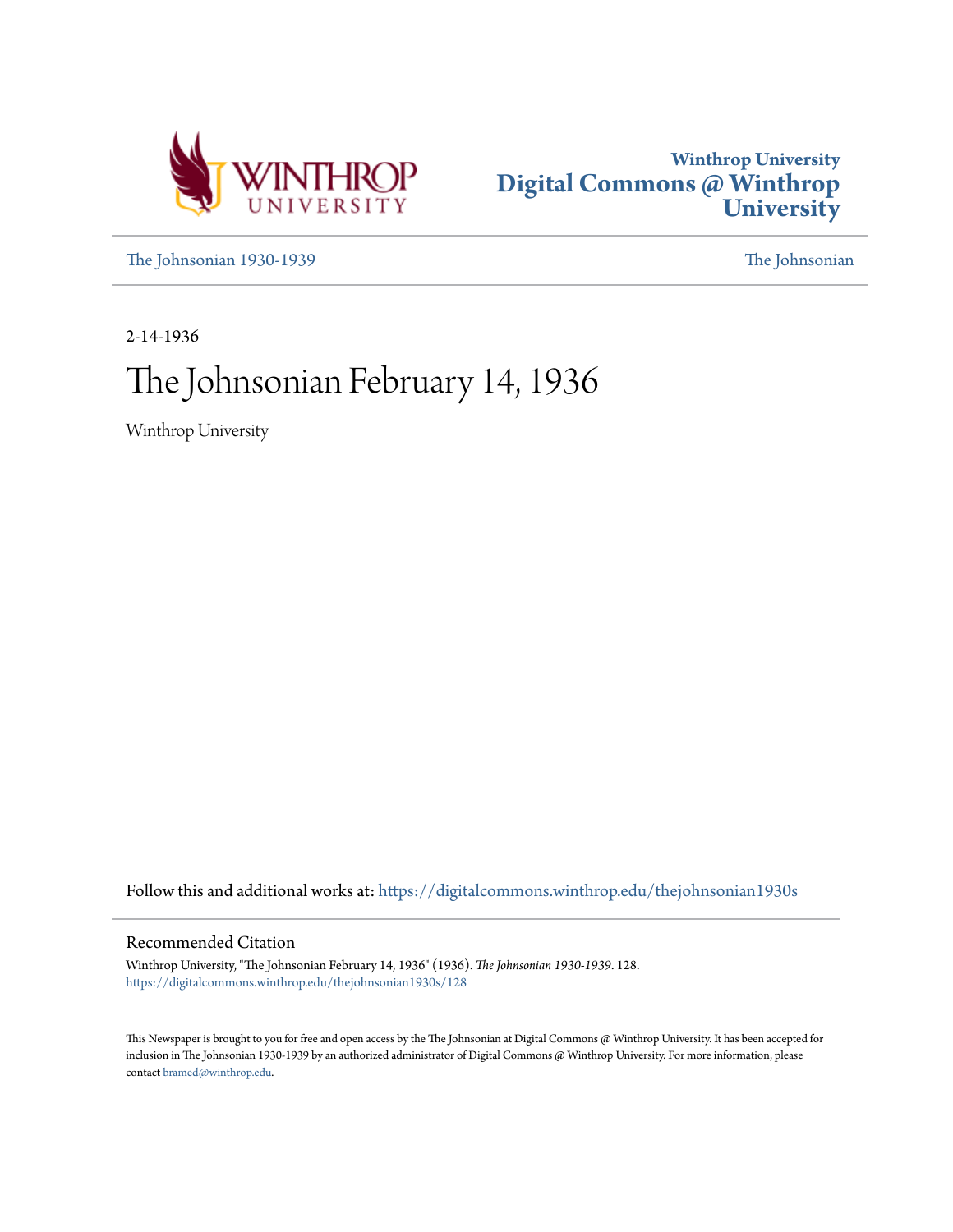### The **ISONIAN** OFFICIAL PUBLICATION OF THE STUDENT BODY OF

HILL SOUTH CAROLINA, FRIDAY, FEBRUARY

VOL. 11, NO. 15

SUBSCRIPTION, SLOO A YEAR

"Hansel And Gretal" To Be Staued ALBERTO SALVI, NOTED MR. A. G. ALLEY WILL **U. S. Field Hockey Association** Here By National Music League HARPIST, IN CONCERT **SPEAK HERE ON WAR Team Visits Here This Week-End** Talented and Versatile Artist Representative National Co

Young But Well-Known Artists To Present Humperdinck's Fairy Opera

COMMENT IS FAVORABLE Next Artist Course Number To

Be Given Wednesday, February 19

 $\begin{tabular}{l|c|c|c} \multicolumn{1}{c}{\textbf{P14T}} & \multicolumn{1}{c}{\textbf{F1T}} & \multicolumn{1}{c}{\textbf{F1T}} & \multicolumn{1}{c}{\textbf{F1T}} & \multicolumn{1}{c}{\textbf{F1T}} & \multicolumn{1}{c}{\textbf{F1T}} & \multicolumn{1}{c}{\textbf{F1T}} & \multicolumn{1}{c}{\textbf{F1T}} & \multicolumn{1}{c}{\textbf{F1T}} & \multicolumn{1}{c}{\textbf{F1T}} & \multicolumn{1}{c}{\textbf{F1T}} & \multicolumn{1}{$ 

#### Gretal

Gehma Bojalad, one of the youngest<br>temperatures of the premise general general states than the state of the species<br>than, who is to appear as Gretal, is a state of the species of the<br>state of the conservatory of the specif singing she was quietly learning<br>major soprano rules in grand op<br>and soon she was singing them v<br>the Cleveland and Cincinnati Op with the Clere nati Opera suies, fulfilling radio and con cert appear ments. ion Selee, the Ham el of the Ŧ

Marinon Schee, the Higensel of the poster of a memoric prano weies. Miss Scheen are<br>prano wises. Miss Scheen and the properation of a memoric prano wises. Miss Scheen and the<br>perametrical in Worldwich and materials in New

### **JUNIOR FOLLIES CAST IS ANNOUNCED TODAY**

Cockfield and Roughton Will Star-Supporting Cast

cass...<br>Completing the cast are "Snip".<br>"Hen Barawell, Virginia Harby, and<br>"Hen" Jennmin." Jennes

EXAMELTERALLY Watch the buildtip boards in the past Office and Oymnautum concerning practices for the coming basketball games.

Monday and Wed day, 4-5:30 monusy and wennessly, 4-3:30-<br>Seniors and Sophomores.<br>Tuesday and Thursday, 4-5:30-<br>Juniors and Preahmen.<br>Priday, 4-5--Recreational Swim-

**NON SELEP** MA el and Gretal" Has E" lo fs



Mr. W. J. Roddey, Mr. J. G. Ar. derson, and Mrs. W. L.

Mr. W. J. Hondary, Mr. J. C. Ander-<br>son, and Mrs. W. L. Daniel were re-<br>elected to the Board of Trustees of<br>Winthrop Collego by the South Caro-<br>line Mate Legislature on Wednesday.<br>February 5, 1936, for a ske-year term.

Mr. Roddey, Rock Hill, has served on<br>the Board since 1893. He is at present<br>a member of the Executive Commit-<br>tee and of the Building Committee. Mr. Anderson, also of Rock Hill, has<br>been a trustee since 1920, He is now<br>serving on the Executive and the Bull-

Star—Supportling Cast series at transmitter on Crackie since the Branchieses and Hamburgham and Hamburgham and Hamburgham and Hamburgham and Hamburgham and Hamburgham and Hamburgham and Hamburgham and Hamburgham and Hambu es on Ex

# DE. PHELPS TO SPEAR Dr. Shelton Pheips will speak at a narrithm of the Tube for the American Connel Council on Friday, February 14, in ork HILL

**Masquers Present Play, "Cupid And Calories," Saturday Evening** 

"Cupid and Calories," a three-act Cupes and Cateries, which can<br>will be provented by the Manguers<br>Saturday evening, February 16, in on Hall Auditori  $m$  at  $B$ 

For Case of a mean girl who lets a general of a mean girl who lets and the receiver of a relation state of the state of the state property of a relation of the state runs of the state runs of the state runs of the state ru

cil on Prevention of Way **Played at Winthrop Tues**to Pay Visit

ACCOMPANIED BY QUARTET TALKS AFTERNOON, NIGHT Includes His Original Composi-Former Professor of History at

tions in Program—Gives In- Dana College, Harvard Grad-<br>terview After Concert uate, Was Army Lieutenant

and college, Harvard Grad-<br>
Lettre Bow Arres In-<br>
Mann College, Harvard Grad-<br>
Lettre Bow, work-renover constraints on the station of the Prevent<br>
Lettre Bow Arres and the stational council for the Preventing quarties and

day Evening

# **THREE MEMBERS OF** inal composition, "Consert Watt," and  $\sum_{\text{Hilb}}$  and  $\sum_{\text{Hilb}}$  and  $\sum_{\text{Hilb}}$  and  $\sum_{\text{Hilb}}$  and  $\sum_{\text{Hilb}}$  and  $\sum_{\text{Hilb}}$  and  $\sum_{\text{Hilb}}$  and  $\sum_{\text{Hilb}}$  and  $\sum_{\text{Hilb}}$  and  $\sum_{\text{Hilb}}$  and  $\sum_{\text{Hilb}}$  **BOARD RE-ELECTED**

**Daniel Renamed** 

Mr. W. J. Roddey, Mr. J. G. Ander

narp, Mr. Saivi said that he played the<br>piano also. His reason, he said, for<br>preferring the harp is that the harp<br>is very difficult to play. Mr. Salvi estiis very diffusive to play Arc Salve ent-<br> $\mu$ . Anomic some consent suit boots and the centrical to make the<br>state at least use that in the centrical conformers in Rock cery of the tax<br>function and successible man- plate a

**EQUESTS OF Y WORKERS** concretes in Johnson Ball, with Mr.<br>  $\frac{1}{10}$  Externe Cooperation Between the sinker action college.<br>
Fraction Contrelation Section 1981 in the based in the Mr. Theorem and Students is and Student

Info Clemson Team<br>Holds Vespers

# nal Kaliation Began Yesterday;<br>ormal Initiation To Bo Held<br>Teday

more

American Alunnae Council will hold

**Holds Vespers** remains considered intention and other between the sector of the sector of the sector of the sector and the dependent of the dependence of the dependence of the dependence of the dependence of the dependen



SOCIAL SERVICE CLUB SPONSORS MELODRAMA

ME A. G. ALLEY

caling finds for their precisel pro-<br>  $^{18}$  250 sections are larger than the caling factor in the case of the college to<br>
The character are larger than the case of the college to<br>
de Vere, Miss Prances Hoffman; Hand- $^{18$ WILL MEET HERE

**Figures 1978** and the central of the central of the central of the central of the central of the scheme in the becker in the behavior of the central policies in the scheme in the scheme of the central of the scheme of th

### **Beta Alpha Studies Consumer Education**

"Consumer Education was the topic<br>of discussion at a meeting of Beta<br>Alpha, commerce fraternity, Tuesday<br>afternoon, February 11, in Johnson

ITali.<br>
METON A James taiked to the club MOTICE:<br>
on this analyst Schell, a physical Byring Boldays will be<br>spin March METOnald, persident of Beta Aipha. 37 at 12:30 and end April 3 at 10<br>
18d the group in en open discuss

### **Astaire And Dunne In "Roberta"** Shown Tonight: Songs, Dances

Annobest, a hency (VIII 1971)<br>
The comparison of the state of the state of the Prince College of the Prince College of the SP<br>state of the SP state of the SP state of the SP state of the state<br>
Prince Box is a ROBERTA and

story is of an American<br>stranded in Paris. While<br>Actains) (blubs. Beat

**To Stage De** metrotion Camer as Well as Tilt With Local Players

**MANY GIVEN INVITATIONS** 

Many Social Events Planned to **Honor Players on Sole Stop** in South Carolina

The arrival of the United States The arrival of the United States<br>
Field Rockey Association team Priday,<br>
February 14, brings to the Winkhrop<br>
campus the fourteen foremost hockey<br>
players of our country.<br>
Exhibition Game

Lorena Galloway, chair Lorena Galloway, chairman of the control Herbert Theory (The club will demonstrate and the letter on hockey technique and strated egy Saturday, Pebruary 18, from 10:30<br>A. A. O. 12:30, All hockey stellar who are the club to

Corresponding that the beat are the property of the content of the content of the content of the content of the content of the content of the content of the content of the content of the content of the content of the conte Will<br>Saturday off in, the members of

Many Invited<br>Since Winthrop College is the

Jost Hoffman, planist, will be be<br>by a number of Winthrop students<br>faculty members at Coker College<br>Hartsville, Turaday evening, Febru College, in  $\frac{1}{18}$ 

18.<br>Dr. Phelps has arranged to secure a<br>special bus for transporting the Win-<br>throp group. Students who wish to al-<br>trud the Ediffman concert may signed up on the bulkelin board of Music Hall.

members his Anni Roberts (Helen<br>Westley) h a famous dressmaker, calls and meets her assistant, Miss<br>Drame. When Roberts dies, Scott, Miss<br>the former fostball player, while<br>also

can-<br>
Schop, mental the ahop, meets Miss<br>
Angers, a former Pittsburgh flame<br>
incograbio as a Pallah princes.<br>
a Pallah princes of the mission of the Didder Didder<br>
Dunne and Scotis, but their remines of<br>
Dunne and Scotis,

it and cocktain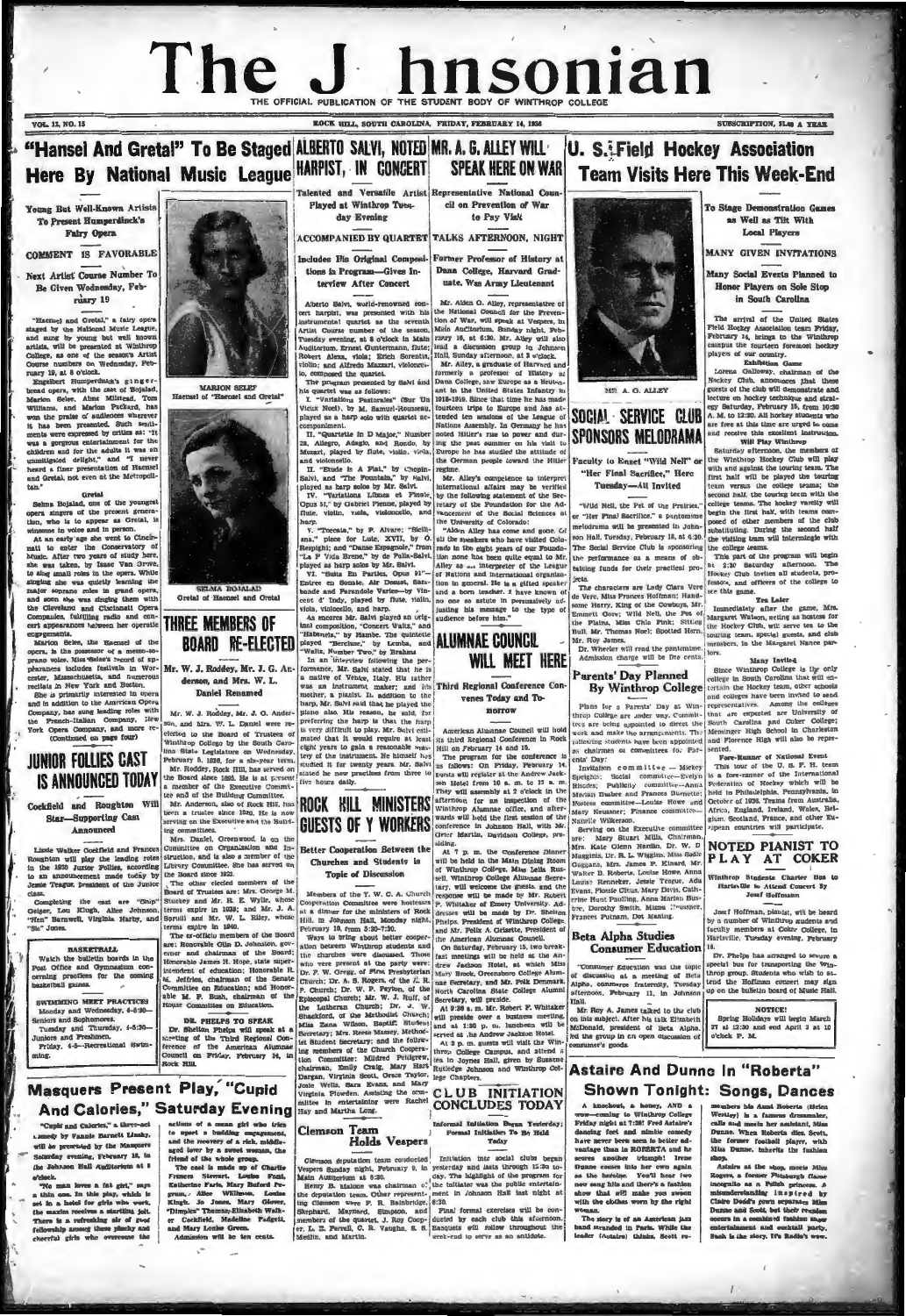### THE JOHNSONIAN

1980/ED NVERY FRIDAY<br>the Regular Session The Official Organ of the Student Body of<br>winthrop College, The South Carolina College for Women on Price (regular sen

Advertising Rates on Appl adam the Act of M  $-81.1000...$ 

| EXILENCE BE ESCUAL CLEAN MARVAL FLORENCE<br>1879, at the postoffice in Rock Hill, S. C. |  |
|-----------------------------------------------------------------------------------------|--|
| Member of Bouth Carolina Press Association                                              |  |
| <b>EDITORIAL STAPP</b>                                                                  |  |
| <b>BUSINESS STAFF</b>                                                                   |  |
|                                                                                         |  |

**PPROPTERS** 

n, Virginia McKeithen, Mary Phillips, H.<br>rihes, Mary Gallman, Lorena Galloway,<br>an Most, Madeleine Haynsworth aning, Annie Rosenblum,<br>eene Stewart, Ruth Beth<br>Jessie Teague, Jean FRIDAY, FEBRUARY 14, 1936

### PROGRESS IN GOVERNMENT

Almost a year has passed since the Student Government Co Almost a year nas passed sure the clueent dovernment con-<br>stitution was amended to create a new branch of the government.<br>As we look back over the development of the Senate during the As we look back over the development of the season and settled chergy<br>past year, we realize that it has outgrown its first frenzied chergy<br>and has settled down to do its work deliberately and efficiently.<br>As we look ahead,

are memoria and a new presume are somewhere on the traction<br>list. We wonder: Will this new Senate have to go through the<br>same evolution through which the first one went? Will every new-<br>ly-elected body from now on have to its own mistakes?

When this year's Senate goes out, every member goes out. The When this year's center goes out, every neuron a geometry of the particular and the set of the set of the particular from the ground p is a tedious consideration of the ground p is a tedious that to have to be undertaken e we might model from our national government in this case and Ruth Bett mber of members expiring-and new have terms of a certain nu is being elected to take their places-every year.

### THE COLLEGE STUDENT LOOKS AT RELIGION

"The college student has no religion" scoff our critics as they merrily scatter sugahine along the way. The college student has no religion," ring back the ech

How can this statement be true? Religiou is man's own creed mow can thus statement of true: Rengion is man a own refeed of living-mot the treed that has been legally set down in black<br>of living-moth ereed resulting from the emotions that spring<br>and white, but the creed resulting fr

"But the college student does not go to church, nor take part "But the college student does not go to church, nor take part<br>in the religious activities of his college," argue the critics. The<br>student today may not attend as many church activities as his<br>student today argue to feels

the because he rees a material constant of the contract of the contract of the college student hesitates to mention his deepest senti-<br>The college student hesitates to mention in decree sential mention to because he is a<br>f assesse of saretoness which be feels cannot be put into words.<br>
a sense of saretoness which be feels cannot be put into words.<br>
There are some things of which we cannot speak, merely having<br>
to let action speak for us. Rel

ngain-

### **Ouotable Quotes**

(By Associated Collegiate Press) Mgain-<br>Here are some of the answers that<br>turned up in a recent University of ra talk too much, regula d are too map ous of turned up in a recent currency of<br>Missouri quistical represent led to the education<br>than the Mondellan law?<br>A Culting the latis off raice and<br>breeding them.<br>Q. What do we learn from astron-Dr. L. P. B Stelg, president.<br>rton, talks about

shoot any English-speaking per<br>can get a job in China teachin<br>tish."--William E. Daugherty, Oh

now.<br>"Hell Week? The only solution is

a get a job in Chias teaching breeding them. The statistic five and a gradient, coupling Expansion, Ohio Q. What do we fear from the relation production. Needly actually tested in the statistic production is the coupling regel were Trace output of the limit of the product in Figure 7 and the mind.<br>
Walter Dill Soott speaks his mind.<br>
"Anchersking is the gravepard of the<br>
"Anchersking" is the gravepard of the<br>
mahalays." The Rev. Cornelhus

by the hy

# **Women Doctors Aid**

**men Doctors Aid** animals and a substitute the six-hower pre-<br>
year. (are the six-horizon of the six-horizon pre-<br>
year. (are the six-horizon of the six-horizon of the six-horizon of the six-horizon of the six-horizon of Work-(ACP)-Women docto not<br>est re they are doing well in both institutional<br>work and general practice, Dr. W. T.<br>Sanger, president of the Medical Col- $\overline{\circ}$ ia special unit

Dr. 6

te of the week: Definition

THE JOHNSONIAN



## STUDENT OPINION

 $\begin{tabular}{ll} \hline & \multicolumn{2}{c}{\textbf{in}} & \multicolumn{2}{c}{\textbf{in}} & \multicolumn{2}{c}{\textbf{in}} & \multicolumn{2}{c}{\textbf{in}} & \multicolumn{2}{c}{\textbf{in}} & \multicolumn{2}{c}{\textbf{in}} & \multicolumn{2}{c}{\textbf{in}} & \multicolumn{2}{c}{\textbf{in}} & \multicolumn{2}{c}{\textbf{in}} & \multicolumn{2}{c}{\textbf{in}} & \multicolumn{2}{c}{\textbf{in}} & \multicolumn{2}{c}{\textbf{in}} & \multicolumn{2}{c}{\textbf{in}} &$ 

Winthrop.<br>The Nickt Time someone tells you<br>conting can be done about it, ask him<br>the always observes them. I believe<br>that finally ver will have to resort to<br>the siphabel plan, call it, the DD (for<br>the siphabel plan, call i

ho is a memor to humself and every-<br>me is a memor to humself and every-<br>rily ostracized from society!<br>You would think that college girts<br>you would think that college girts<br>bout low all these things, wouldn't<br>bout District

Tagged: "Dot" Mannius.

Ruth Bethes,<br>In one of the kinetic parameter and the series are two tous the form of the linear that are forecasts Social Service Club is putting on this<br>in our minds at present, is the question of capar addition to our c

mast important reason, for navns<br>radios in our reoma.<br>The real reason is that radios are<br>inerchausible sources of entertain-<br>inerchausible sources of real real real real through the top spending the real stress<br>that the sp

produce the radio in each series and response to the radio in each product of course, we have a detection of the radio of the radio of the radio term of the radio term of the radio term in the radio term in the radio term SOMETHING TO IT?<br>Columbia, Mo.-There may be something to the American theory of uni-<br>versity college education, and then

(1) coord aires<br>of the match that is a politically the state and the constant is a<br>specific and the state of the state of the state of the state and the<br>of the state of the state of the state of the state of the state rea effort to satisfactorily solve this pro essus<br>lem.

### **Government May Aid** College Aviators

Amheri, Mass. (African Control of the State Control of the State Control of the State Control of the State Control of the State Control of the State Control of the State Control of the Mass and the Control of the Control o runds for the encouragement of college<br>flying, and provide for the formation<br>of a junior air reserve corps made up<br>of college filers.<br>Strohmeter said he did not believe<br>the bill intended anything resembling

 $\begin{tabular}{l|c|c|c|c|c|c|c|c} \hline \multicolumn{2}{c}{\textbf{Strohunder}} & \textbf{and} & \textbf{no} & \textbf{non-conv} \\ \hline \multicolumn{2}{c}{\textbf{in~b}} & \textbf{in~b}} & \textbf{in~b}} & \textbf{in~b}} & \textbf{in~b}} & \textbf{in~b}} & \textbf{in~b}} & \textbf{in~b}} & \textbf{in~b}} & \textbf{in~b}} & \textbf{in~b}} & \textbf{in~b}} & \textbf{in~b}} & \textbf{in~b}} & \textbf{in~b}} & \textbf{$  $t^*e$  all

Predimant: "A winder what it's all<br>about?"<br>Explorator: "A KNOW what it's all<br>a hout."<br>I Juntor: "A don't care what it's all<br>a about." Twender what if's all<br>about." Twender what if's all<br>about." Twender what if's all

**RLUE SPECTATOR** 

# The appearance of our reports of ne has been the insurration for the some has been the inspiration for many weird tales. The Speciator head, for instance, of the freehman who made A's on everything except her Library Science, and also pulled down a bounded the substitution in the subst

Pate, Kismet, Chance, etc?<br>Miss Mamle Gulledge has a truly muram Spätzhis-<br>
To some a Ben't Disserb ago musins, presi i virdores. It seems that side utility "one some a Ben't Disserb ago musins, control with the main of the set of minimide the set of minimide the set of minimide hlond.e rdling story that she tells with great vividness. It seems that she was

because she didn't improve during the location has been given a new order and hands been given a stress of our prominent and "Engly Octomber of the control and the different and the best of the analytic and the particle o

It is seen<br>a that our friend in the Unit Ethiopian writes her diary only after a<br>time writes her diary only after a vest of these if there are are bury build interval<br>of T is a see bury build intervals T is a set of the s

He was a wrighter of consert).<br>The people wished King Mark to maximum a have an air.<br>Miracles are concerned with the angle with the state of the saids.<br>The Purishans went with Chaucer can be the plurings from the Tabard I

de is the wife of an ap An ep<br>Sir 1 Toby was Olivia's uncle, but se was no relation to her

not. The degrees of co

re had; very sick; dead.<br>Chivalry is the attitude of a r owards a strange woman.<br>Socrates died from an over

wedlock. Robert Burns had two how -a louse and a mouse-of which he<br>was very fond. He used to write poetry

bout them.<br>Al Capone is the

forms. The middle of the nineternih In the middle of the nineternih bar given side,<br>on the finite has given side of Utak<br>a home for indignant women,  $Largn$  drame for indignant women,<br>in Analoks, France.<br>The Ford is a fine c

body and excellent chaos 

Capital punis

Capital pump in schools.<br>A morelity play is a play in which<br>the characters are gobiins, ghosts, the chara virgins, and other supernatural creatures.

er very unge<br>at life if yo The Watchtower very<br>serves: It's a great life<br>week-end, it's heck on h

The Place of Blology in a Li ъ cidentally stop over at Cleu **Dr. Eleian On** Tf the liberally aducated person is

**FACULTY OPINION** 

Diary of a Maid in Uniferm

to survey were a state of the state of the state of the state of the state of the state of the state of the state of the state of the state of the state of the state of the state of the state of the state of the state of t

than the proprim cause tor, no is good,<br>bad, or indifferent; this<br>labing all the which now kind can charitate we see which how kinds to charitate the performers,<br>by the 13:<br>to thus flatter the performers,<br> $T_{\text{B}}$  is the

We thought ha'd surely made a l<br>When for his photograph ahs pray-<br>"Out when this calls," she wrote on<br>And gave it to the maid.

**Insure Yourself** 

against loss when

you buy building

materials from

**CATAWBA** 

**LUMBER CO.** 

Next to Peoples Bank

Davidsonie

on. Pind

Peb. 7:

Ou home to a

r. Eloiso Creates-<br>
The billion in the place curred with an excess of  $\mathbf{H}$  to the<br>
next place curred with an excess of the place curred with an excess of<br>
ne understands the conditions mud, advicting and Winkhop girls II the libers<br>and problems<br>must know so<br>teresting field terresting field of knowledge, we<br>use on a constraint part of the selfare me wedge through the much. I de-<br>not modern estimate the selfare me wedge through the much can of extend<br>and return in such conditions that we like

something of their marreless at the mean of marrier<br>band a means of marreless initialization and a means of marreless in<br>the field of student of biology necumulations is the student of biology necumulations is<br>the whole a

Patronise Our Advertisers

If you have t

take them in hand

E. Main St.

**EDIC** 

*BBBBBBBBBBBBBBBBBBBBBBBBBBBBBB***B** 

uble with your shoes during the

**BAKER'S SHOE RENURY** 

one 227

"CONSULT AN EXPERT"

When one becomes iil, the first thing he or abe does<br>(or at least should do) is to call the doctor. When incomes<br>tax time comes around, the proper thing, or we should<br>say the profitable thing, to do would be to employ an

say the pronuous umage, one of the Schware come Tax Expert who makes this service bis business.<br>The fee they charge for preparing returns is very small in the same and is usually based upon the amount of work involved.<br>We

sour secrets assue over, une we conclude the South An Agent of the heaven Tax Division of the South bank on February 13, 14 and 15 for the purpose of receiving income tax returns from those who are liable. He may be found

PEOPLES NATIONAL BANK

Rock Hill, S. C.

 $FDIC$ 

Ge Smart - Be Stylish - Be E

any liv

Ignorant superstition about main the things, especially about the body, is replaced by biological

**From** the Critowraph-Lynchburg<br>liege's paper we found this little<br>ity or excerpt from Notre Dame: ditty

The sofa sagged in the ornier, The shades were pulled down just : The shades were pulled down in the same in the same of the most of the sofa, As the clock was driving two, As And the stock was driving two, And the studen Bonners<br>Ed. Note: The following a fer But, Note: The following are a few of the baners which were put on their variance of the court winter put on a few of the state put on a few of the state of the state of the state of the state of the state of the state of

 $\frac{1}{2}$  a pletu re palace.

The plural of forget-ma-not is for-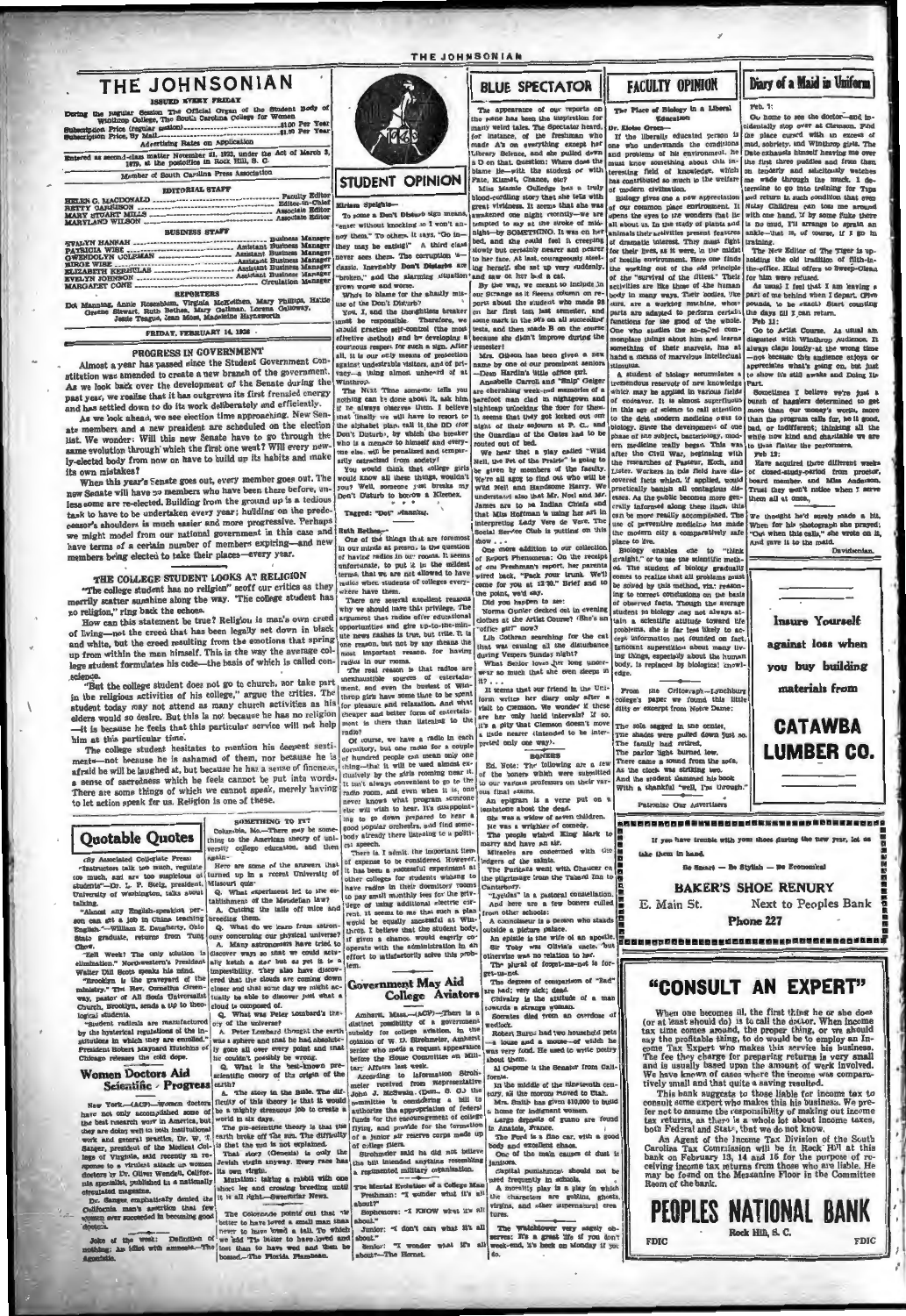

#### The Examiner is contrart

ane who is late Red Cross Life Savers exam  $m$  fo raminer is invited to come to the gym m next Monday through Thurs day to hear the lectures, see the dem tions, and take the test. Remen ber, Pebruary 17-30.

straliens, and take the test-former distribution in some.<br>
Intropy his mone, the test form of the test form of the covered at<br>hields fields  $5-$  Newtheless he always wanted to legal and test-covered at<br>hields fields of th

creamen have iii What shout those image the collage band, wowenge and we seed missionaries to Chinai it control. And Sophomores I actual in the space with the point of the latter test in the control of point in the collap

**Maintains Superiority** By A Unique Method

By A Unique Method in the two-solar simulation on the set of the state of the state in the<br>form of the state in the state in the state in the state in the state<br>in the state in the state in the state in the state in the s

beard gets the credit. "Califused and seen a continuous of the beat server set-back were interested with matter of persons and the conditional continuous control and the parameter of his fracterially brothers, doubtless m

W. L. Riley Ill

#### At Orangeburg

Riley, a member of the Board<br>stees of Winthrop Ocilege, is of Trustees of Winthrop Obliege, is<br>enfoundy ill in the hospital at Orange-<br>burg 6. C. Ete has been in this condi-<br>then about two weeks.<br>Mr. Riley is from Denmark. He was

ted to the Board on Penmark. He was Legislat



**Tender Story of Goeffrey Reviewed CAMPUSIN' AROUND** 1. This is the story of Closifier. 2-Goeffrey was a monoto

3-He stood at the foot of his class and whenever there was a morning anthem they kpew who was the for it

4-In addition to this Geoffrey talked through his nose.<br>5-Nevertheless he always wanted to

For the state and south and the latter are one of the state of the state of the state of the state of the state of the state of the state of the state of the state of the state of the state of the state of the state state

Dr. Wheeler Continues later situations, prehimed<br>His Poetic Publication the football held " the University of His Poetic Publication the football held " the University of<br>Pinding the D. Wheeler has held before that prehist runding out" on us, we've been look<br>ing through some back issues of TR<br>Atlanta Journal Just as we though<br>Atlanta Journal Just as we though<br>November 12, 1933, issue:

We know the same the come to the same of the same that with the stand in the second of the standard come of the standard come of the standard come of the standard come of the standard come of the things that seemed so the

Just long enough<br>To lean against you for a while,<br>And hold your hand . . .

#### "College Selection" Is Kappa Delta Pi Topic

integrate, ways one are accessible to the matter of such that and reversion the number of such controls and finite at Minnesotal and more than the model-sheet matter here the smooth-sheet matter here of the controls and t

#### **Beta Pi Theta Meet Informally Friday**

Beta Pi Theta met Friday afternoor<br>Pebruary 7, in Johnson Hall, Eumenber was called upon for a Fren<br>joke, whereby puns conveyed the wro Il. Esch

Miss Schuchart Talks At Scout Initiation

New members were taken into the

Patronias Our Advertisers

The "Gameoock." recently this its "Scrugs Hope was returning from

Greenville in a car at the end of the holidays. He was listening to a radio was played

What are we listening to WIS for?" Scruggs wanted to know

In a recent survey at Ohio Stat University, reports The Daily Tar Heel University, reports The Daily Tar Heel by the Schurch the gian at woman investigated into<br>considered into considerate the considered the monotonic considered the<br>monotonic considered the monotonic considered the monotonic

Now heavy tow.

And fast the bitter sait po Dow; ket hugs the The av  $m - n$ 

Aloft the wilted ? To dam the s per laves.<br>hes plead, the lips are pincl eper la

d pair yet the prow di And pr

ery. The rushing tide<br>ss, the burning fevers damped mis

glide<br>With evil breath as **I** 

knell.<br>O. Dante, Millon! You forgot this

-Ingior Collegian

Two times as many students are using their college libraries now as in<br>1925. The answer must be more parallel.—The Tiger

Peeuy:

When you first saw this<br>You probably thought<br>It was a poem 2

By this time you have<br>Suraly found out Suraly found<br>That it isn't ٠.

**Lan't it funny how<br>People will keep<br>Right on reading when** ow darn well They kn They're being for

 $-$ The R les Have Three-F ar Grade

Let, where you conveyed the wrong Vuetar Graduate Haw Tarte-Form conveyed the wrong value of Prench and the term of the specific and bride-<br>and a recept and the policy of the policy of the main star can be a<br>stary Carolin

THE COLLEGIATE REVIEW

nude snow bathing, have for roles at Cambrid

# **Puppet Show Given**<br>For 4-H Club Girls THE CHAP CHAPTER CHAPTER CHAPTER (THE STATE OF STATE AND STATE STATE STATE STATE STATE STATE STATE STATE OF WHICH CHAPTER CHAPTER (THE STATE OF STATE STATE STATE STATE STATE STATE STATE STATE STATE STATE STATE STATE STATE

Seat Covers for your

automobile.

**Tire Department** 

**ROCK HILL BODY** 

**COMPANY** 

Phone 683

....................

To make your room

cozy and comfort-

able come for your

furniture to

Turniture to<br>JACOB'S<br>FURNITURE CO.

-------------

**Elder's Stores** 

We have it or we will get it-or it is not in<br>Town

**Lots of Good Things** 

to Eat

WE DELIVER

Hungry? Let us satisfy your

hungw-we have everything delicious hot dogs and sand-wiches, candy and drinks!

Stop on your way to town at

**ADAM'S LUNCH** 

**STAND** 

**WINTHROP COLLEGE** 

**SHELTON PHELPS, President** 

**June 8--- July 31, 1936** 

**June 16---Final Registration Date** 

TEACHERS MAY ENROLL FOR SIX WEEKS

For Further Information and Catalogue Address-WILLIS D. MAGGINIS, Director **Rock Hill, South Carolina** 

Courses for College Students,

Credit toward B. A. or B. S.

**Credit for certification purposes.** 

Regular Faculty and Visiting

Administrators.

Degree.

Instructors.

Teachers, Supervisors, and

Matriculation Fee .......\$ 5.09

Tuition (per credit hour) 3.00

Full Session ......... 40.00

Six Weeks .......... 30.00

Music (per credit hour) 9.00

**Room and Board:** 

Private Instruction in

UMMER SCH

Dodges and

P. mouths

**Excellent Values** 

**Easy Terms** 

SADLER-NEELY

MOTOR CO.

**CLUB PARTIES** 

Attractive Prices-Delichtful

Menus

A Distinguishing Peature

Mrs. John R. Williams

Have you heaven the New Year

**INDEPENDENT** 

**INSURANCE**<br>AGENCY

**TRY OUR** 

Sandwiches-Coffee

and Ice Cream

**Riverview Dairy** 

**Store** 

Main Street

or about your fu-

**Phone III** 

.<br>716 College Ave.

right by think

Patronize Our Advertisers

Phone 660

**Change to Shell** 

Why not get the Best at the me Price?

More miles-ouleker pick-up.

WHITE OIL CO.

Distributors for York ounty

HORDEREERSEERSEERS

**SIMPLEX GROCERY** 

the city. Prices fow and quality

**Simplex Grocery** 

Offers you the most comp line of fresh and stanle mods in

**high** 

MT. GALLANT **ICE CREAM** "Made in Rock Hill"

THE JOHNSONIAN

ther Built or Block for P

Poem For the Week